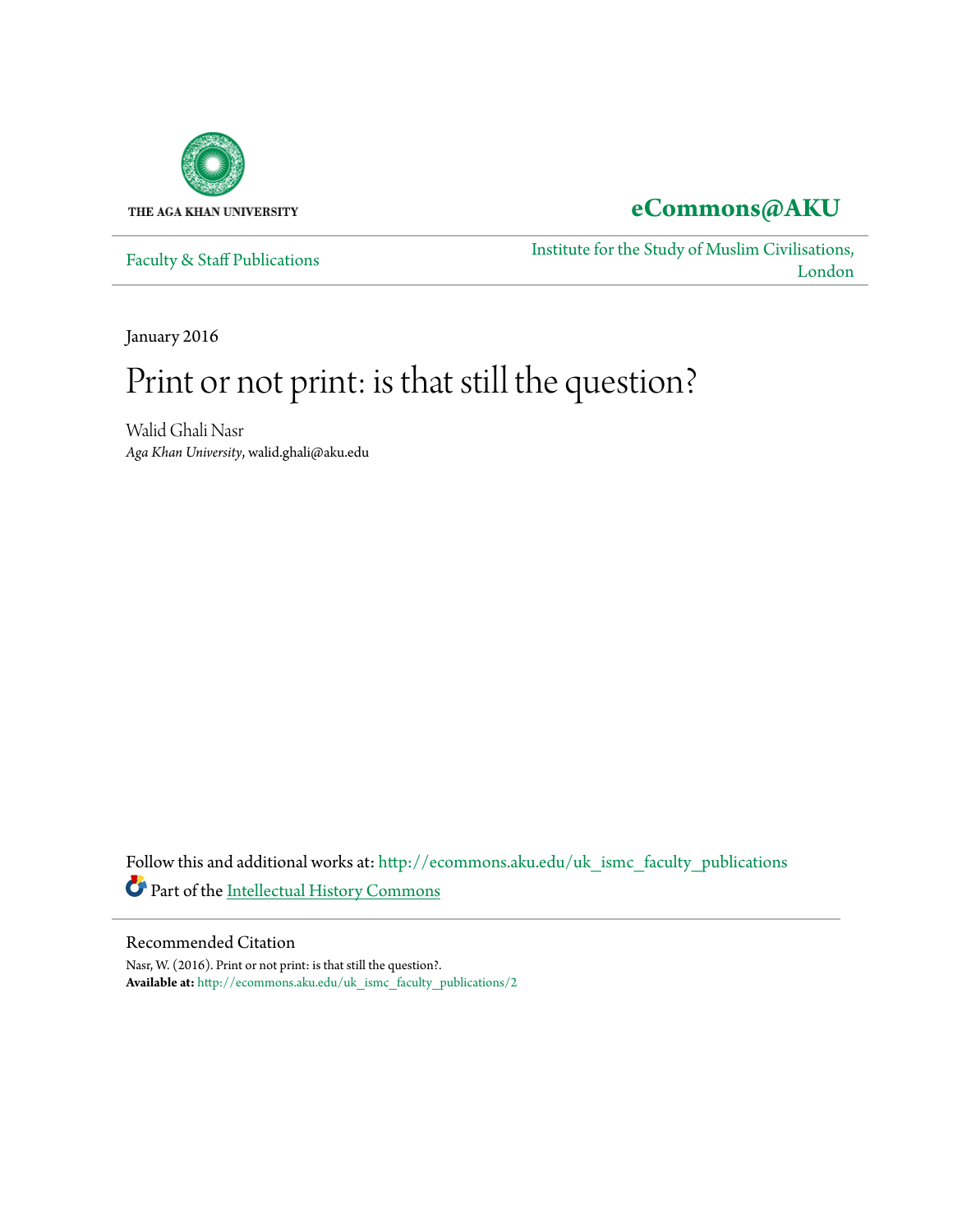# **Print or not print: is that still the question? Delay in adopting Printing Press in the Ottoman Empire**<sup>1</sup>

Dr. Walid Ghali Head of IIS-ISMC Library London, UK

### **Abstract**

This paper aims to shed light on some of the reasons that might have caused the rejection of the printing press in the first place, and subsequently have caused the delay in adopting of printing and dissemination of knowledge in the Modern Middle East. It will also investigate similar issues that affect manuscript digitisation projects in the Middle East focusing on Egypt where enormous collections of manuscripts are still not accessible to the world. A comparison of the attitudes towards the printing press in the Middle East and the attitudes towards manuscript digitisation should help in understanding these phenomena.

#### **Historical background**

More than five hundred years ago there was a revolution in information technology when Johann Gutenberg and the Chinese before him invented the moveable type printing press for the Roman alphabet. This made possible a further revolution, a revolution in the transmission of knowledge*.* However, print did not begin to become widely established in the Islamic world until the nineteenth century*.* In countries such as Egypt and Iran presses were established in the early nineteenth century but not widely used until the second half of the century.

The first book was the Aba'ah Turim in Hebrew. Nevertheless, the first time that a book in Arabic script was printed by Muslims in an Islamic land was in the year 1727, more than two centuries after the first Western book that was printed with movable type. The question remains, why the adoption of printing in Muslim world delayed so far behind the Christian world?

Was it that Muslims did not know about printing presses? The answer to this question is defiantly NO!! The ottoman granted permission for non-Muslims religious communities to use press for their purposes, but didn't allow Muslims to do the same thing or even allow a Muslim to operate presses (Wilson, p.35). As early as 1492 Jewish refugees from Spain set

 $\overline{a}$ \*\*This is a draft paper of my presentation at the 38th Annual Conference of The European Association of Middle East Librarians in Leiden University (30th May- 1st June 2016)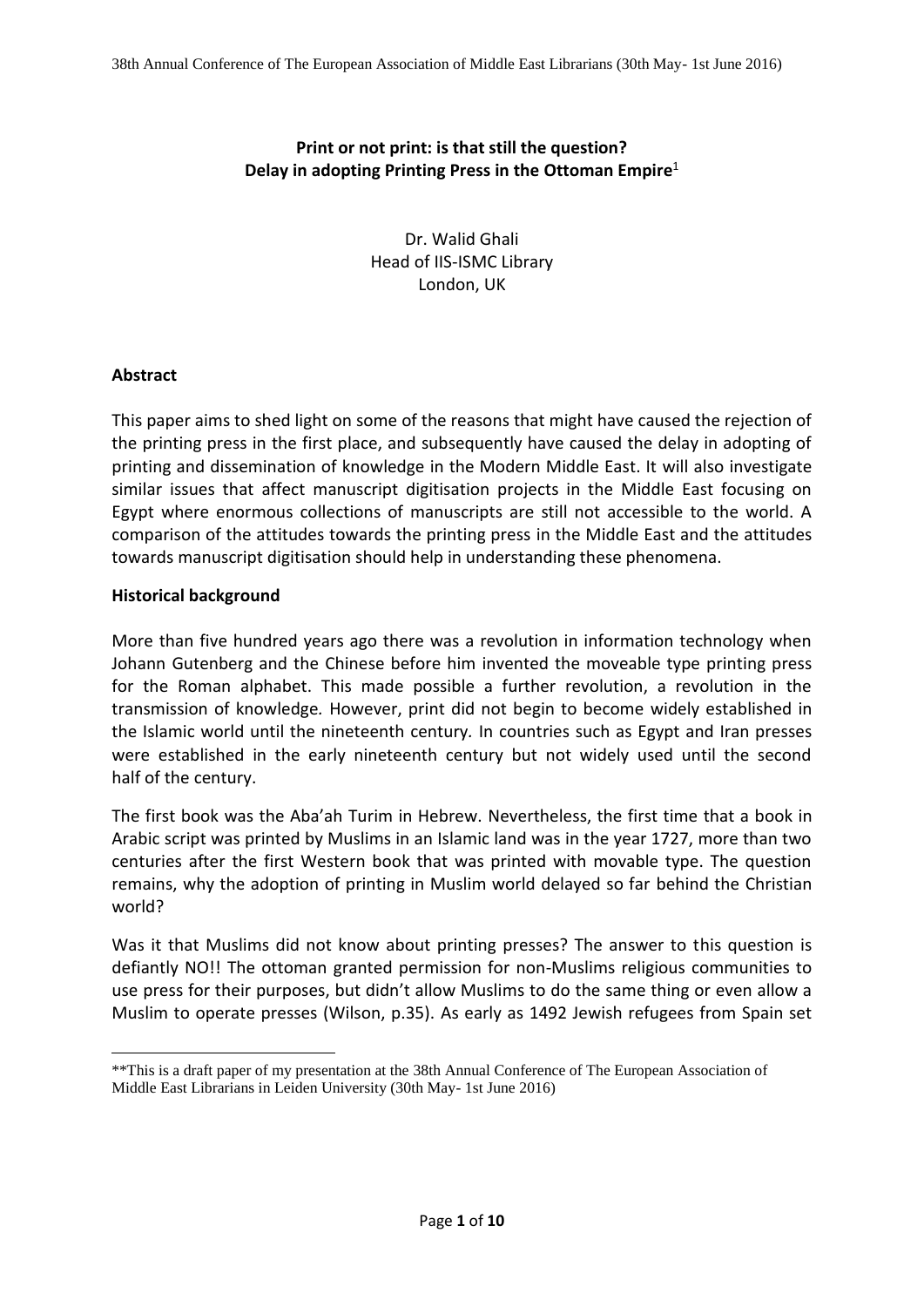up printing presses in Istanbul, printing Bibles and secular books. Jewish and Christian communities, moreover, continued to use printing presses in various parts of the Muslim world.

It wasn't that rather more difficult problems of printing in Islamic cursive scripts, in which letters have four different forms depending on their position in the word, and vowels and inflections, are signalled by a complex system of pointing, had not been overcome. As early as the fifteenth century the Quran was printed in Arabic in Italy; in the sixteenth century Christians were using the press for Arabic printing in Syria2.

Although benefits of printing press was appreciated by some ottoman scholars and statesmen, such as Ibrahim Pecevi and the famous bibliographer Haji Khalifah, the ottoman did not use the presses until Ibrahim Mutafarriqah (d. 1745) led the cause and obtained permission from sultan Ahmet III (r.1703-1730) to start the printing house which was called Daru al-Tiba'ah. This had happened in 1727, when Sultan Ahmed III was persuaded to issue a firman, or royal decree, to Said Efendi and Ibrahim Mutaferreqa allowing them to open a printing house in istanbul using Arabic script. The authorization to print books was however limited and restricted to secular and practical books such as dictionaries, history books, astronomy, and geography. All books that dealt with Islamic theology were not allowed to be printed. (Muslims and the new media, p.31)

It is worth to mention that Muslim world was not unique in its reaction to the introduction of the printing press. Similar debates also took place within the western world, and Christian theologians raised similar objections to the printing press. These objections were centred on the errors that printed books could have, and more importantly, they also spread so-called heretical opinions that contradicted the official theology of Catholic Church. (Muslim and the new media, p.26)

The question remains, why the adoption of printing in Muslim world delayed so far behind the Christian world?

In fact, current scholarship is unsure about why Muslims rejected printing for so longindeed, it is a problem that seems not to have been seriously studied. However, one can argue that there were many reasons of this delay or rejection; some reasons were certainly religious, but there were many other cultural and economic reasons.

# **Printing the Qur'an**

1

The principle of printing the Quran in particular was one of the obstacles that faced printing in Egypt and other Muslim countries. It was not permitted to print the Holy book until the end of the 19thcentury for many reasons. The holy book was controlled by scribes with close ties to Ulama who opposed its printing for a combination of economic, religious, and cultural reasons. Also, ulama had power to the extent to influence state policy on this issue.

One issue is the purity Taharah that mean using pure materials when writing or printing the Holy book. An intentional use of impure material for writing the Qur'an would, according to

<sup>2</sup>Robinson, Francis. Technology and Religious Change: Islam and the Impact of Print. In: Modern Asian Studies, Vol. 27, No. 1,(Feb., 1993), p233.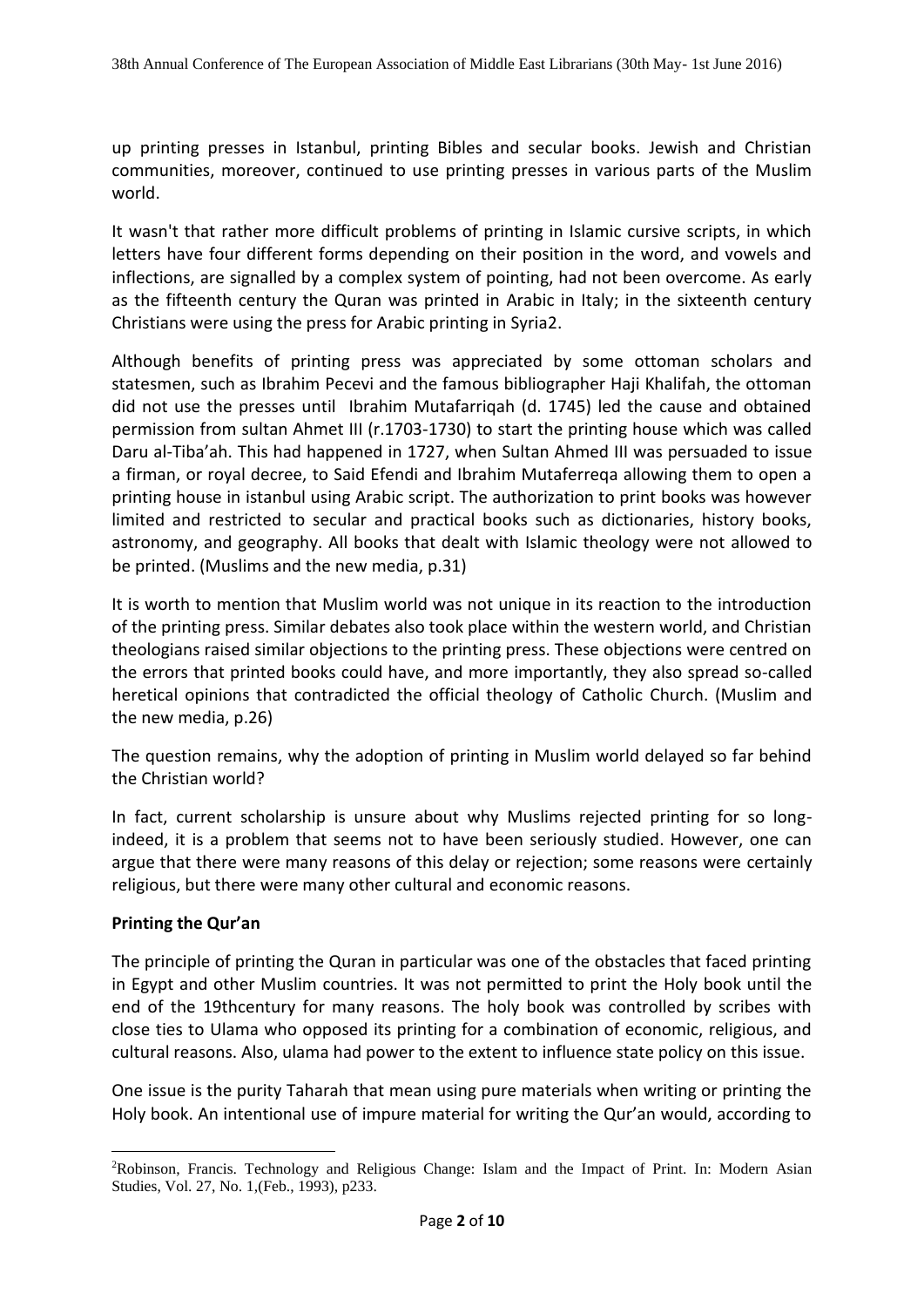some scholars, put the perpetrator outside the borders of Islam. Muslim jurists are in agreement that it is forbidden to use impure ink or paper or any other impure medium for writing the Qur'an. As stated above, there was a suspicion of using brushes made of pig bristles in inking the platen. Impure things (najasat) as categorised by Muslim scholars do not belong to just one rank. According to them, the pig in particular belongs to the highest form of impurities because it cannot be manipulated in a certain way to get purified. However, Muslim jurists differed on whether this impurity is restricted to the flesh of the pig or exhausting all its parts. The Malikis opted for the first opinion. However, the Hanafis along with the other two Sunni schools of law opined that the impurity of the pig is not only for its flesh but goes also for all its parts including bones, skin, hair and even its sweat, saliva and sperm3.

Certainly, Ulama, that is Muslim learned men, ever wary of the possibility of religious innovation (i.e. bid'ah) would have been deeply concerned about the introduction of printing; the one printing press operated by Muslims in Istanbul in the I730s and I740s aroused so much opposition that it had to be closed down. More generally, there would have been the doubt which many pious Muslims would have felt about associating with kufr, with the products of non-Islamic civilization4

The disturbing manner in which European printers took liberties with the text of Koran, when compared to care taken in printing the Gutenburg Biblie, for instance couldn't but raise doubts among Muslims regarding the virtues of printing when they first came in contact with the new technology. Examples such as the Koran printed in 1530 by Allessandro de Paganio in Venice (figure 1) where there was no distinction between certain letters of the alphabet, such as Dhal and Dhal. Another example is the Koran printed in Hmaburg in 1694 (figure 2)5

1

<sup>3</sup>Ghaly, Mohamed. The Interplay of Technology and Sacredness in Islam: Discussions of Muslim Scholars on Printing the Qur'an. In: Studies in Ethics, Law, and Technology, vol.3, issue 2 (2009). P.12. <sup>4</sup>Robinson, Ibid, p.234.

<sup>5</sup> Mahdi, Muhsin, from the manuscript age to the age of printed books. In: the book in Islamic world / edited by Goerge Ateya. New York: State University of New York Press, 1989. p.1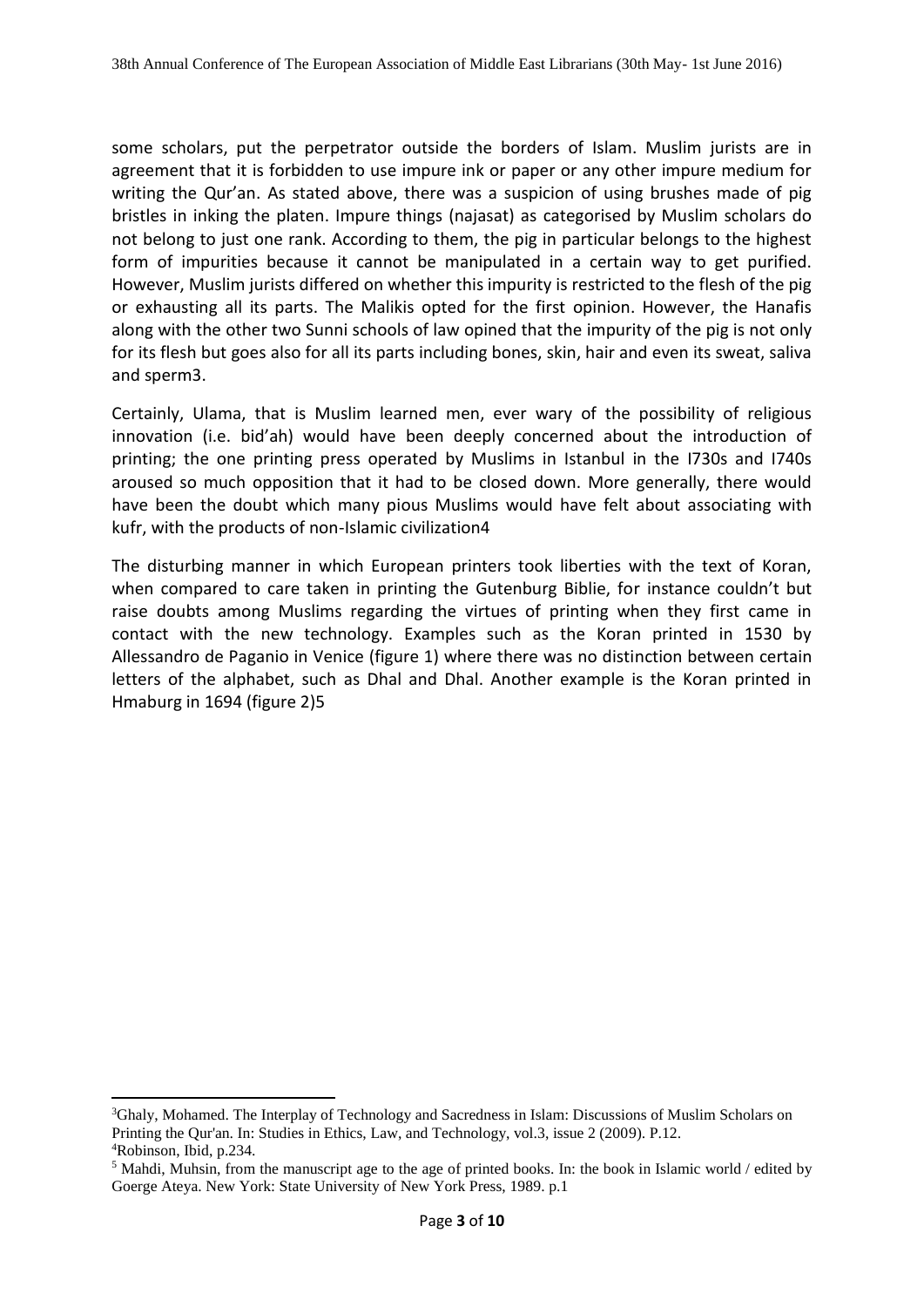

Looking at the first image which is the copy of Koran printed in (Figure 1, Venice, 1537) gives more illustration on the mistakes that we are talking about. By a thorough look at this image one could find many mistakes especially that related to the points and vocalization. In addition, there is no appearance of separators Fawasil between the verses which already exists in the oldest copy of the written Koran.

In figure 2 Hamburg copy which is deposited in the Library of Congress. The screen has many grammatical and typing mistakes, for instance, the word "Wahiya" means "which is" should be "wahuwa" because of the previous word is muscular not female وهو القرآن. Another typing and grammatical mistakes occur in the word "شرعة " where we find the article is missing as well as "Ya'" that is a part of the word to end up with the right word "اإلسالمية الشريعة "

There were also many translation that included mistakes and misleading information, one of which was the German edition, printed in 1772 and dismissed by Goethe as a 'miserable production' the reader even stumbles upon a portrait of the Prophet. The caption reads: Mahumed, der falsche Prophet, thus providing a third example of Muhammad being called 'false' in a Western Qur'an6.

Printed copies of the Quran during this period met with strong opposition from [Muslim legal](https://en.m.wikipedia.org/wiki/Ulama)  [scholars:](https://en.m.wikipedia.org/wiki/Ulama) printing anything in Arabic was prohibited in the [Ottoman Empire](https://en.m.wikipedia.org/wiki/Ottoman_empire) between 1483 and 1726—initially, even on penalty of death.7 The Ottoman ban on printing in Arabic script was lifted in 1726 for non-religious texts only upon the request of [Ibrahim Muteferrika,](https://en.m.wikipedia.org/wiki/Ibrahim_Muteferrika) who

1

<sup>6</sup> Arjan van Dijk[. Early Printed Qur'ans: The Dissemination of the Qur'an in the West,](http://www.euppublishing.com/doi/abs/10.3366/jqs.2005.7.2.136) Journal of Qur'anic Studies 2005 7:2, 136-143

<sup>7</sup> Suraiya Faroqhi, [Subjects of the Sultan: culture and daily life in the Ottoman Empire,](https://books.google.com/books?id=cQ8ZLZh9WjwC&pg=PA95) pp, 134-136, I.B.Tauris, 200[5,ISBN 1-85043-760-2,](https://en.m.wikipedia.org/wiki/Special:BookSources/1850437602) [ISBN 978-1-85043-760-4;](https://en.m.wikipedia.org/wiki/Special:BookSources/9781850437604)[The Encyclopaedia of Islam: Fascicules 111-112](https://books.google.com/books?id=PvwUAAAAIAAJ&pg=PA803) : [Masrah Mawlid,](https://books.google.com/books?id=PvwUAAAAIAAJ&pg=PA803) Clifford Edmund Bosworth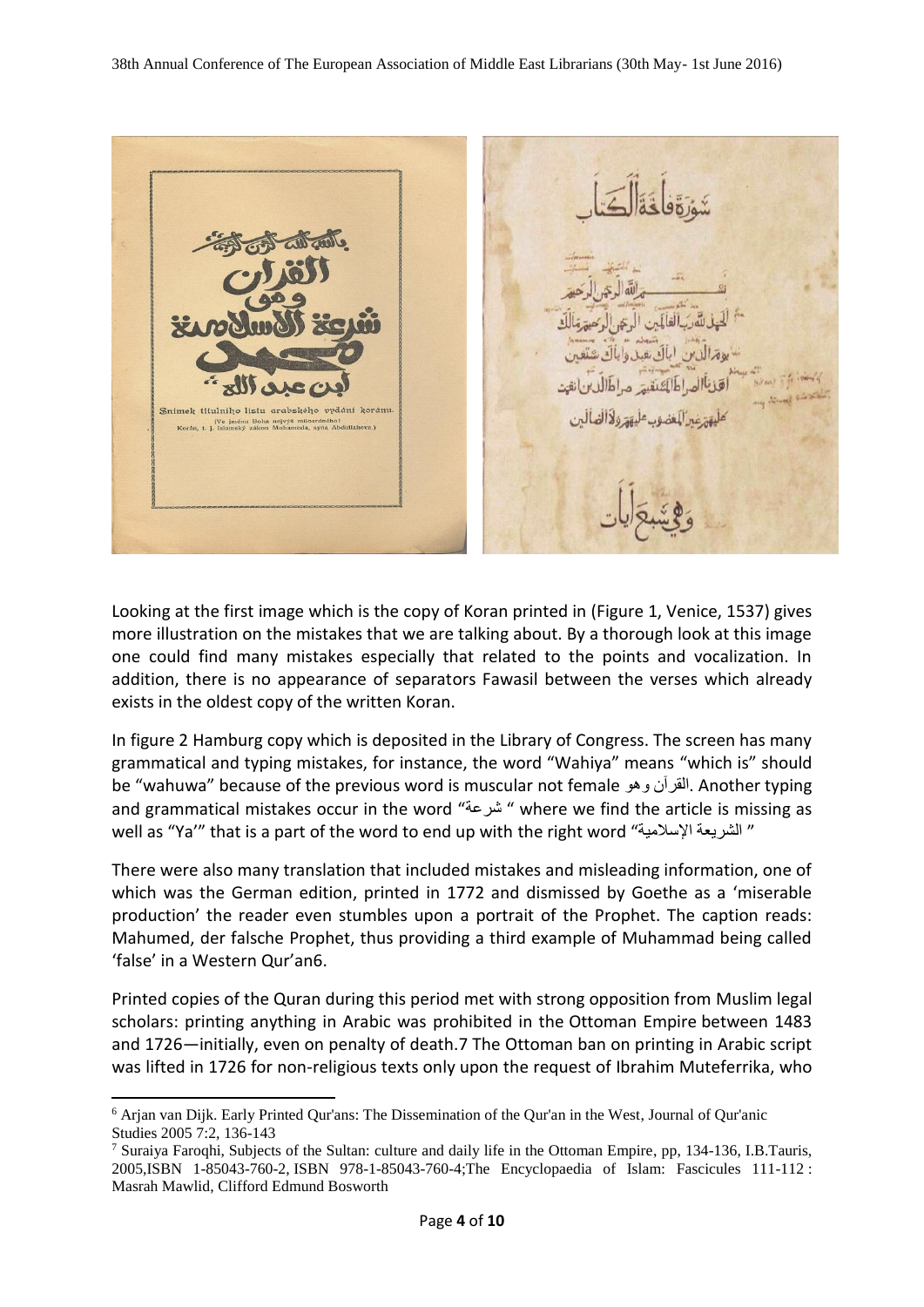printed his first book in 1729. Very few books, and no religious texts, were printed in the Ottoman Empire for another century8.

Whether these mistakes have been made purposely or not, it make Muslims scare from the new comer (printing) which will pollute their language as well as the mistakes in the Holy Koran that is not accepted under any circumstances. Consequently, Muslims resisted the printing in one hand, and then it took them decades to introduce printing.

The idea of tracing quranic copies that are copied by calligraphers was one of the strong supporting points that contributed to the opposition of printing. Some argued that printing Quran will make non-Muslim trace it back to the 15<sup>th</sup> century only when it was first printed. Printed books lacked a lineage that provided Islamic authenticity and guaranteed the quality of work. (Wilson, p.39)

The printing of the Quran began precisely in the context of educational expansion and increasing demand for books. In 1869 when ottoman had started new regulations to standardising curriculum for state schools, the printing press made it possible to meet this needs in various fields, but it couldn't be used for the Quran as the reproduction. (wilson, Translating the Quran, p.30)

In the early eighteen century, specifically in 1727, the state gave permission to the First Muslim-run press in the Muslim world to print books in Arabic scripts. Ottoman started to use the printing press in 1727 that was the first printing press run by Muslims. Ulama had a very essential role in this press in two ways, first is to legitimise muslim to use this technology, and second, they had a siginificant role of proofreDing and oversight. This way prevented them from opposing.

#### **Fatwa against printing**

**.** 

A number of European and American scholars have pointed to the early Muslim experience with printing as yet another historical incident of conservative Islam resisting change. The Ottoman fatwas are always invoked as "hard" historical evidence, while the genre of written fatwas is not a clear matter<sup>9</sup>.

The main source to tell us more about the arguments advanced by the 'Ulama are the early standard fiqh manuals which were authoritative for the 'Ulama of this period. Haim Gerber said in this respect, "There is no question that most legal decisions were based on the authorities of the Hanafi tradition. Jurists were following the footsteps of former ones in a sort of taglid."10

Thus the main sources to be consulted below are the standard Hanafifiqh manuals such as al-Hidaya by al-Marghinani (d. 1197), Kanz al-Daqa'iq by Ḥafiz al-Din al-Nasafi (d. 1310), Mutlaqa al-Abhur by Ibrahim al-alabi (d. 1549), etc. Such books, alongside their commentaries, super commentaries and abridgments, were essential part of the curricula of the Ottoman madrasas (religious schools). The whole class of 'Ulama', ranging from imams

<sup>8</sup> Şükrü Hanioğlu, "A Brief History of the Late Ottoman Empire", Princeton University Press (2010)

<sup>9</sup> Ayers, Brian S. Early Muslim Printing : a study of early Muslim experiences with the printing press from

<sup>1700-1900.</sup> Athens, Georgia, University of Georgia, 2004.MA thesis.P.8.

<sup>10</sup>Gerber, Haim. *Islamic Law and Culture*, p. 71.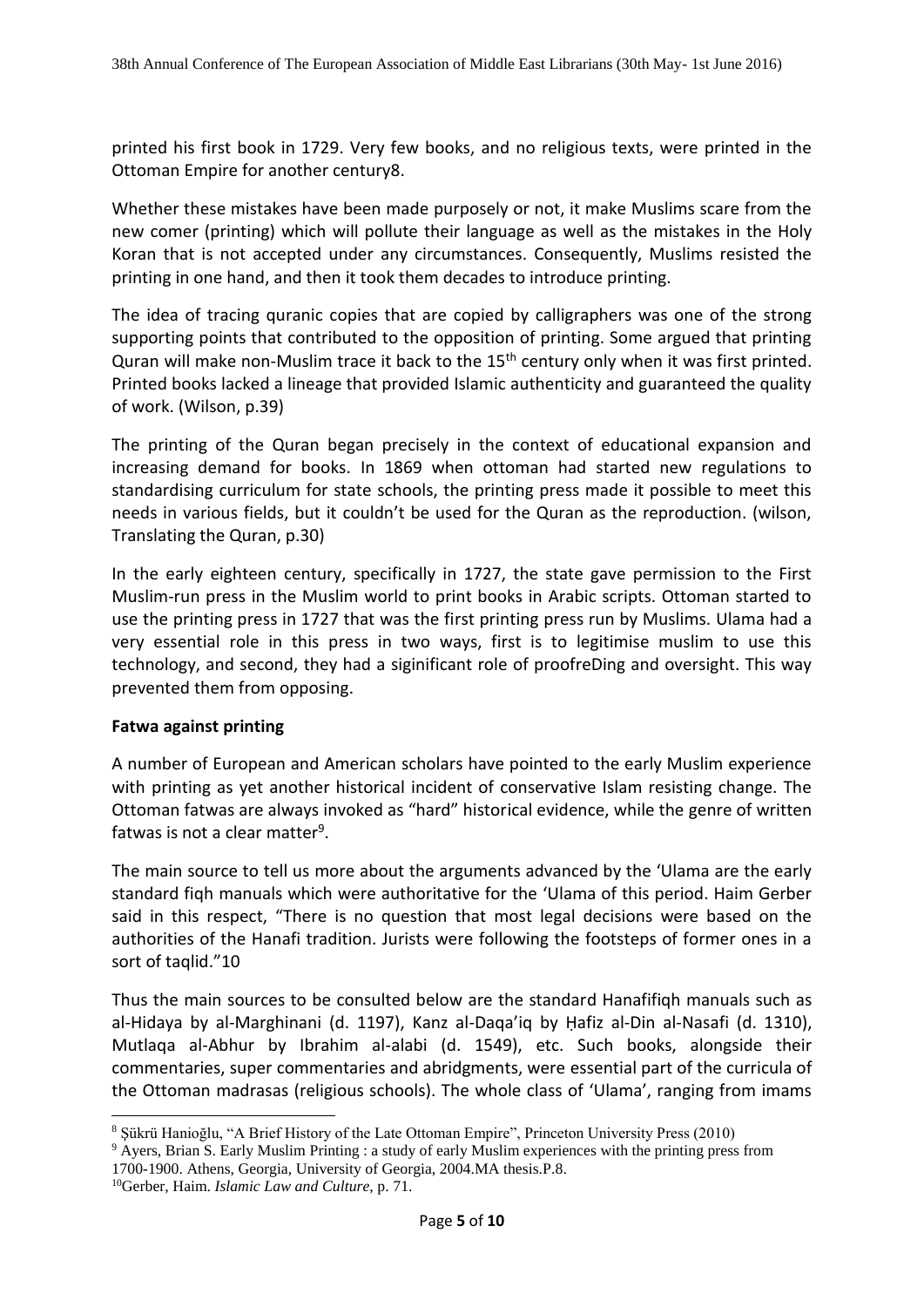to Shaykh al-Islam, was trained in these madrasas, which were the key institutions of learning and education in the Ottoman Empire.

Certainly, Ulama, the Muslim learned men ever wary of the possibility of religious innovation or so called bid'a in the hadith traditions. They would have been deeply concerned about the introduction of printing; the one printing press operated by Muslims in Istanbul in the I730s and I740s aroused so much opposition that it had to be closed down. More generally, there would have been the doubt which many pious Muslims would have felt about associating with kufr, with the products of non-Islamic civilization<sup>11</sup>.

This shows not only the strong position of fatwa in the Musim legal system, but also how it had affected the statesmen decisions. However, despite these numerous voices among Muslim scholars protesting against printing the Qur'an and the Islamic texts in general, no detailed fatwas or discussions are traceable which would justify this protest on religious grounds. Thus, it remains a riddle; why are there no detailed fatwas available on this issue? Although, to my mind, no definite answer can be given because of the absence of sufficient information on this point, there is still space for thinking of some possibilities<sup>12</sup>.

In 1483 [Sultan Bayezid II](https://en.wikipedia.org/wiki/Sultan_Bayezid_II) and successors prohibited printing in [Arabic script](https://en.wikipedia.org/wiki/Arabic_script) in the [Ottoman](https://en.wikipedia.org/wiki/Ottoman_empire)  [Empire](https://en.wikipedia.org/wiki/Ottoman_empire) from 1483 on penalty of death. Therefore, Shaykh al-Islam issued fatwa stating that moveable type printing was permissible for these non-Muslim communities, but not for Muslims of the Empire. Furthermore, scholars of Al-Azhar in Egypt issued similar fatwas declaring that printing religious books and Qur'an in particular is forbidden. These fatwas remained active till a late period of the reign of Muhammad 'Ali (1760s-1849).

Even when Mustafa Muafarrika obtained the permission to establish the printer, the Sultan's decree have excluded, although without explanation, all books related to Qur'an, Hadith, Jurisprudence and Islamic Theology. In my opinion, the decree was not enough and the permission needed to be legitimised by the authority i.e. Sheikh al Islam (Grand sheikh, or Mufti) at that time who answered the questions regarding the legal authorization of printing books by listing the great advantages of printing such as clarity and the multiplications of copies, hence, praising the printing invention. (Muslims and the new media, p.32)

#### **Printing versus oral tradition**

According to Francis Robinson<sup>13</sup> the problem was that printing attacked the very heart of Islamic systems for the transmission of knowledge. It attacked what was understood to make knowledge trustworthy, what gave it value, what gave it authority. The system of transmission was mainly reliable on oral; for instance, the Qurans always transmitted orally because this was how the Prophet transmitted the messages he had from God to his followers. When, a few years after the Prophet's death, these messages came to be written down, it was only as an aid to memory and oral trans-mission. And this has been the function of the written Quran ever since. The oral transmission of the Quran has been the

1

 $11$  Robinson, Ibid, p.234.

<sup>12</sup>Ghaly, Mohammed (2009) "The Interplay of Technology and Sacredness in Islam: Discussions of Muslim Scholars on Printing the Qur'an," *Studies in Ethics, Law, and Technology*: Vol. 3: 2. p.5.

<sup>13</sup>Robinson, Francis. "Technology and Religious Change: Islam and the Impact of Print". Modern Asian Studies 27.1 (1993): 229–251.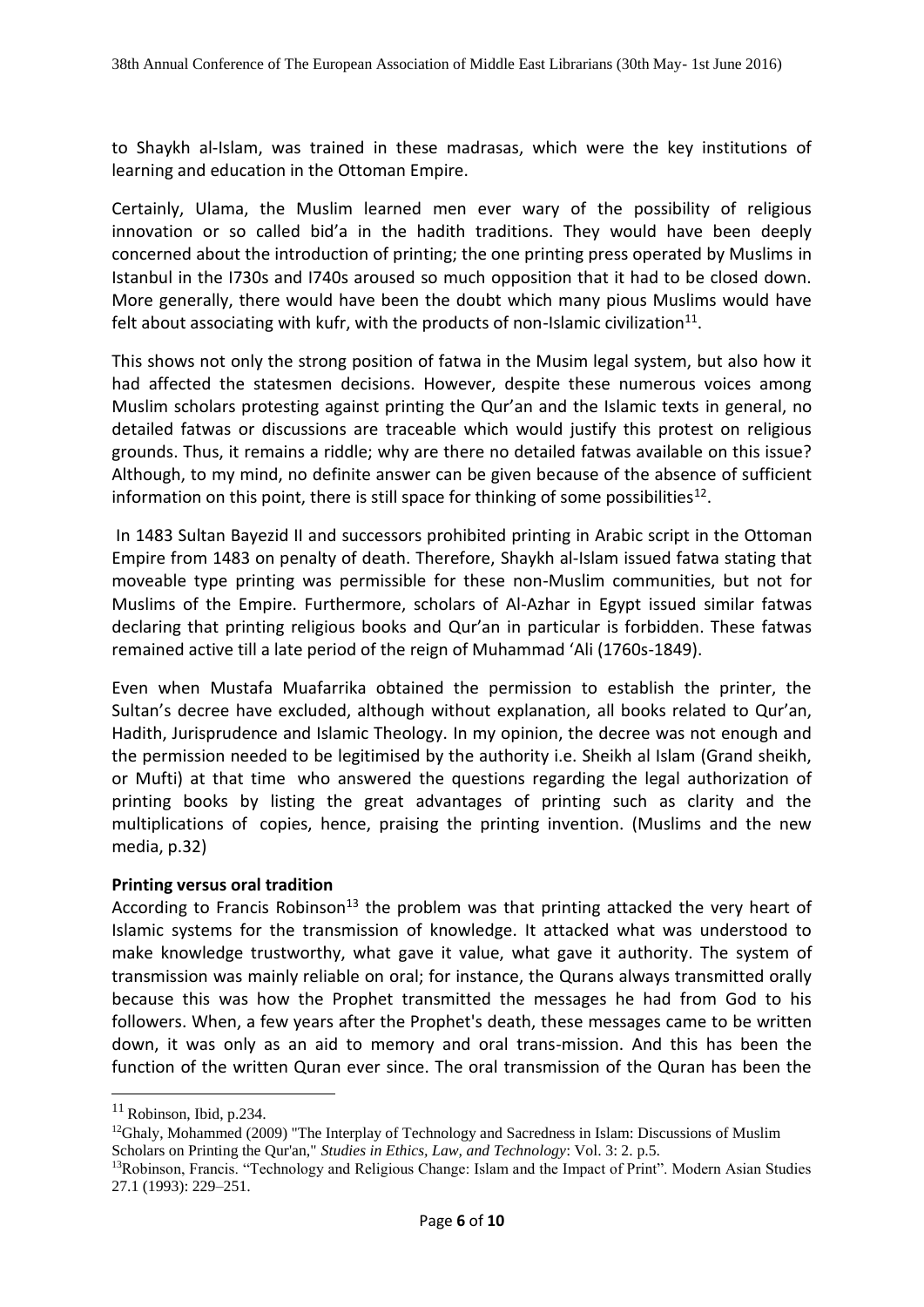backbone of Muslim education which laid their impress on the transmission of all other knowledge.

The oral dimension of the Qur'an remains more central when discussing the issue of printing. According to the historian Francis Robinson, this Qur'anic phenomenon of orality, or specifically oral transmission, remains central in understanding why Muslims rejected printing for so long. A great number of the functions of the Qur'an as a sacred text were dependent on its oral form rather than the written one.

With this understanding, the objections which Muslims might have had to printing become a lot more clear. Printing, by multiplying texts willy-nilly, struck right at the heart of person to person transmission of knowledge; it struck right at the heart of Islamic authority. No Muslim was likely to adopt it until he saw a good in printing greater than the evil it might cause. In fact, Muslims came to adopt printing only when they felt Islam itself was at stake and print was a necessary weapon in the defence of the faith.

In general, the transmission of knowledge from the prophet, his companions, and the scholars was and is fundamental for validating and anticipating practices and traditions as Islamic. (Wilson, p.39)

These arguments are developed in relation to Islam and printing. Nevertheless, it is recognized that the widespread printing of books was also not adopted in the Hindu, Chinese and Japanese worlds until the nineteenth century. In these areas too, there were cultural and political barriers to the adoption of printing. In Hinduism, for instance, 'the oral word has remained the only fully acceptable and authoritative form for sacred texts for over two, possibly over two and one-half, millennia after the implementation of writing'14.

The reluctance to accept printing is for example illustrated in a much later discussion by the Moroccan theologian Muhammad al-Siba'i d. 1914 who wrote "printing books cause the abandonment of memorization and forgetting Islamic knowledge and diminishing a desire among students and scholars to pursue learning" (Muslim and the media, p.40)

#### **Social reasons**

Historians of printing argue that the success of typography in Europe was due to a host of social conditions which created needs that the printed book fulfilled. There were economic and political conditions, as well as an education system to support the typographic press. In Islamic lands, however, similar conditions to those in Europe were not present; and hence there was no context in which there was a perceived need for the printed book. While not inherently hostile to printing, the unique Muslim concept of scripture, the traditional Muslim education system, and the established manuscript tradition simply did not give rise to needs that could be fulfilled by typographic printing. That is, there was no glaring problem that the typographic press could solve<sup>15</sup>.

 $\overline{a}$ 

<sup>14</sup> William Graham, Beyond the Written Word: Oral Aspects of Scripture in the History Religion (New York: Cambridge University Press, 1987). P.68.

<sup>15</sup> Ayers, Brian S. ibid, p.43-44.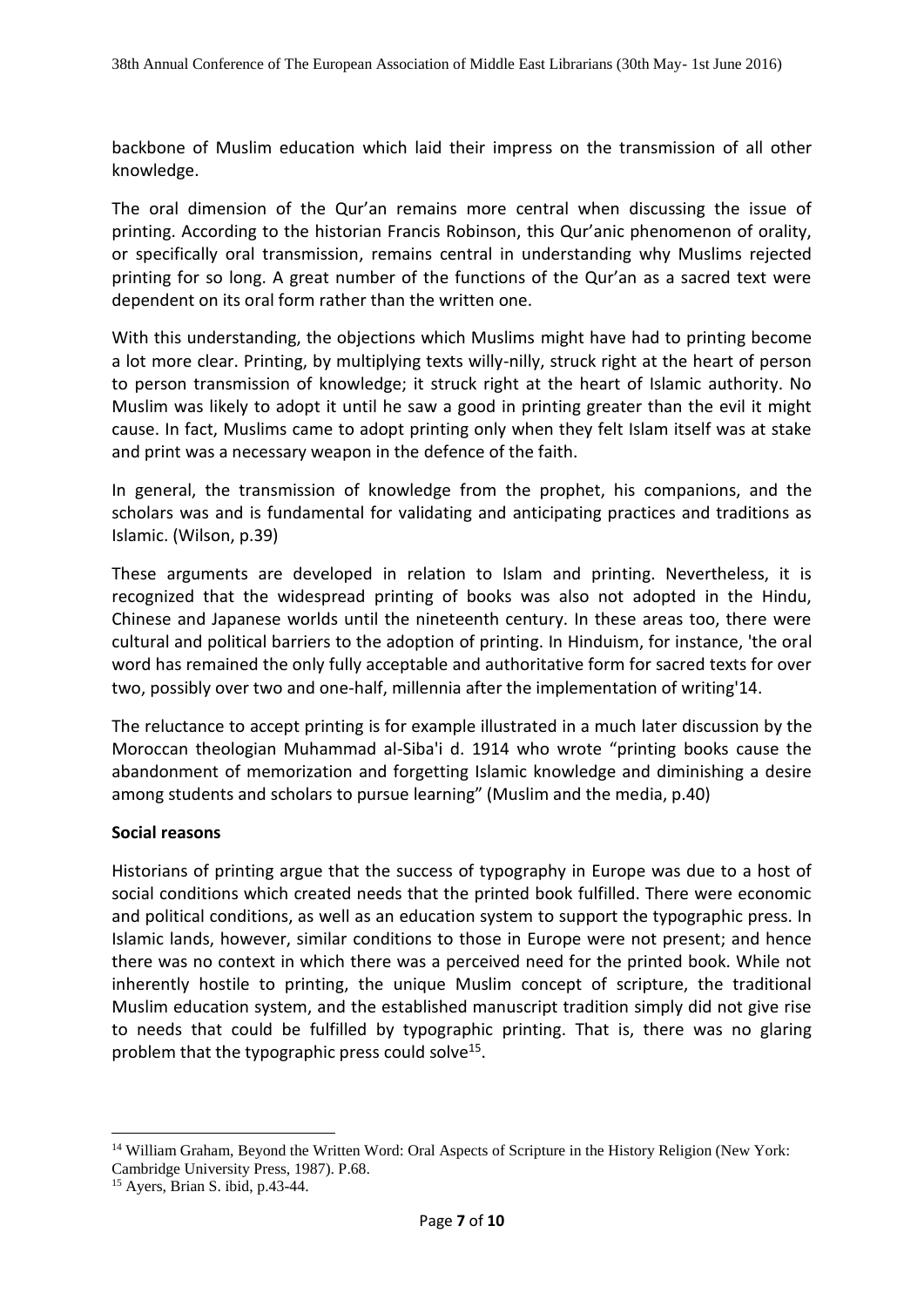Another note has to do with the copyists (nasikh, pl. nussakh or warraq, pl. warraqun) whose number in the 18th century Istanbul was ranging between 20.000 and 90.000. They expressed vehemently their protest against the printing project. Although the interests of the protestors are mainly economic, the religious dimension is closely interrelated. First of all, it is a common practice to find 'Ulama specialized in theology, Qur'anic Exegesis (Tafsir) or Prophetic Traditions (Hadith) among the copyists. Additionally, juristic regulations especially those in the Hanafi fiqh manuals, as to be noticed below, gave space for copying to be a profitable profession. That's why juristic regulations with relevance to copying or copyists will be also given attention in the discussions to follow<sup>16</sup>.

Copying the Quran was also an excellent trade and one must be careful not to romanticise the occupation of the scribe in general. The Ulama and their students were the primary customers of manuscripts in the Ottoman Empire, and it is no surprise that they had a close relationship with the makers and scribers of the text book. (Wilson, p.41)

Perhaps without exaggerating, printing could have been perceived as an attack on the very heart of how Muslims scholars established their authority. even though this issue was much debated at the begining of the printing press in the eighteen century, it is also possible to find later examples. For instance, we mentioned that one of the reasons that printing Quran was delayed in the Middle East because of the uluma were concerned that printing many copies cause improper handling of the holy book which could easily threaten the religious authority (Larsson, Goran, Muslims and the new media, p.23)

# **Calligraphic traditions**

By the eighteen century, the ottomans had developed a rich calligraphic traditions participating in the domain of Koranic scripts which contributed to the initial oppositions to printing of sacred text. To be a calligrapher, you had to have gone through intensive training with a master. After years of study, the master grants the disciples a licence by which they can sign their own work.

Calligraphers made a strong linkage with Quran and calligraphy. Quran frequently mentions and even invokes the tools of scribal culture; the Quran refers to ink or midad Q.18:109), parchments (qirtas Q.6:7,91) and pen (qalam, aqlam Q.31:27;Q.96:4). The oath by the pen and what they inscribe) and of course it doesn't mention the printing. (wilson, p.39). Also, a well-known tradition attributed to the prophet says "whoever writes in the name of God in a beautiful script will be in the heaven without judgment"

Scribes and their cause against printing (fear to eliminate their jobs). Some reports mentioned that a group of scribes had led demonstrations in Istanbul in 1720 against the press, but some argued that this was not the main reason for the late adoption of the press and that the main reason was that the ottoman society did not feel a need for this technology (wilson, p.38). In order for Mutafirraqah to avoid this conflict, he stated in his work The Usefulness of Printing that only books other than of Islamic subjects such as fiqh, quran, kalam, would be printed.

# **Digitisation of Manuscripts**

**<sup>.</sup>** <sup>16</sup>Ghaly, Mohammed. Ibid, p.11.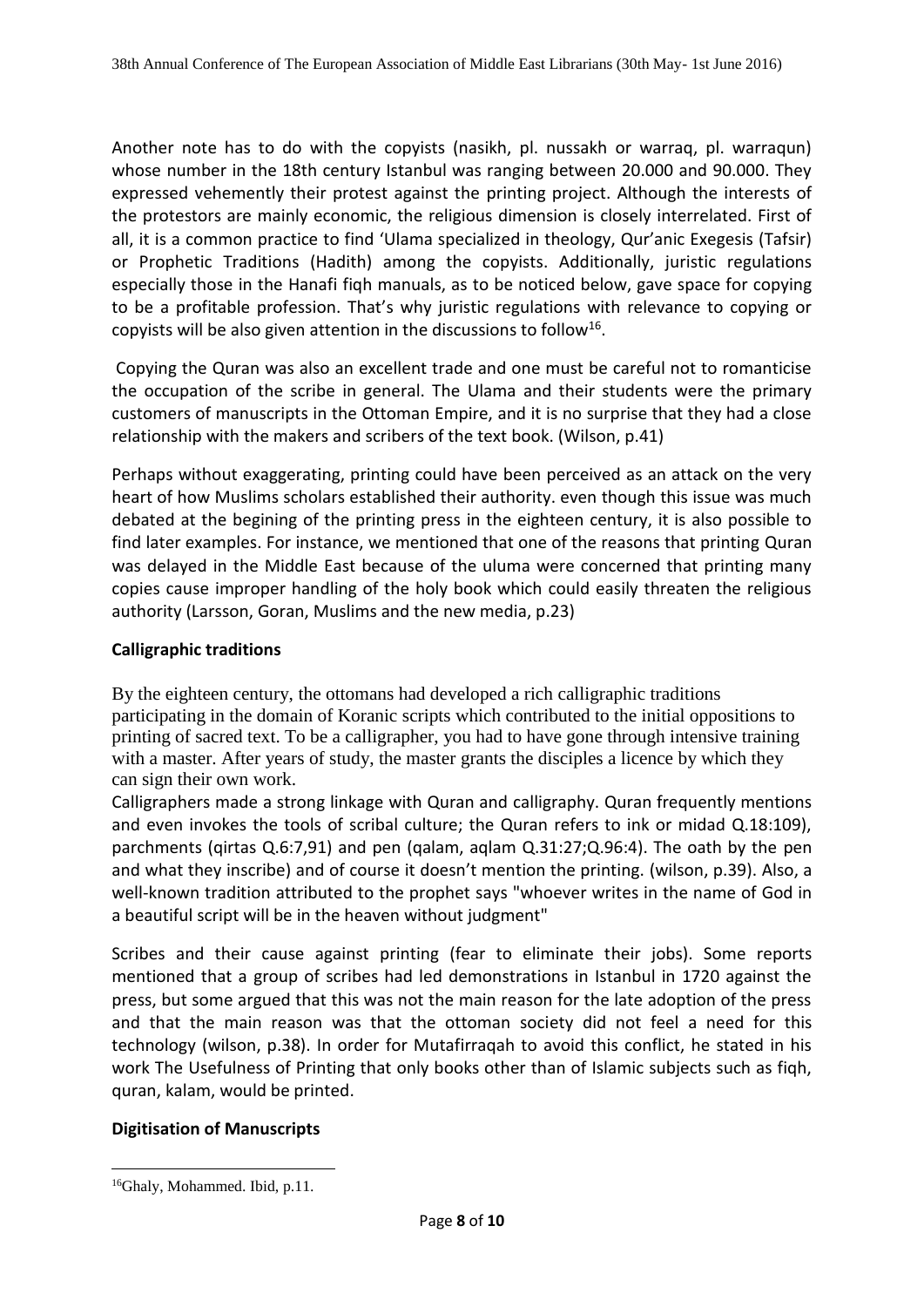As we have seen, to print or not to print, that was the question in most of the Muslim countries during and after the Ottomans. As a consequence, printing did not begin to become produced in the Islamic world until the nineteenth century. The very same civilisation produced a substantial number of manuscripts that are now exposing to different types of destruction. The question remains, why manuscripts digitisation is so slow in the Middle East when it is compared with the increasing number of digitisation in the west.

One shocking argument came to my knowledge when I was involved in some digitisation projects in Egypt, that there is a possibility of forging any digital copy of a manuscript which might lead to fabricating part of the Muslim history or the holy book. For instance, in order to decide whether to digitize the Koranic manuscript attributed to the third caliph Uthman ibn Affan(d.34). The major problem was the unprofessional conclusion that came from a non-specialist individual who confirmed that the manuscript is one of the original copies that the caliph had sent to different countries without any minor consultation with the specialists. Regardless of the debate about the accuracy of the attribution of the manuscript, this has affected the entire process of the digitization of that particular manuscript, as many scholars started to argue whether it is important to digitize it or not given the date and the size of the manuscripts. The counter argument was that because of its date and size it is vastly important to preserve it on digital format. The dispute was not only about whether to permit Digitization to be done, but also about the access to the digitized copy.

One can argue that there is a lack of attention towards the digitization of these manuscripts. Obviously, on the research level there are a few studies that focused on the impact of digitization as well as the planning for such projects. Most of these studies are from academic point of view and do not touch on the practical side of the issue. Researchers and practitioners should be encouraged to establish more research studies on digitization in order to enhance awareness of its importance, as well as to demonstrate the different techniques and strategies of digitization and how to implement a successful digitization project. Also, on the practical level, only a few projects have been implemented in the Egyptian libraries, and these faced many challenges and obstacles which had direct negative effects on these projects.

Generally speaking, there are many administrative and technical constraints that affect the digitization projects undertaken in Egypt, lack of finance, planning, infrastructure, and training. I will now focus on the constraints that occur because of the attitudinal aspects. Nevertheless, this particular issue can fall under the administrative and technical challenges, too. It is administrative because it comes directly from the curators or administrators and technical because it indicates a lack of technical awareness and experience.

Therefore, attitudinal constraints can take many shapes, such as resistance to change, blocking of information, obstacles to implementing workflows, workflows, both by those in charge of the decision-making process and those carrying out the project. All of the above have a direct impact on the manuscript digitization projects in Egypt to the extent of prohibiting some manuscripts from being digitized, or taking so long to secure the digitized manuscript by adding watermarks or processing them before posting them to the internet.